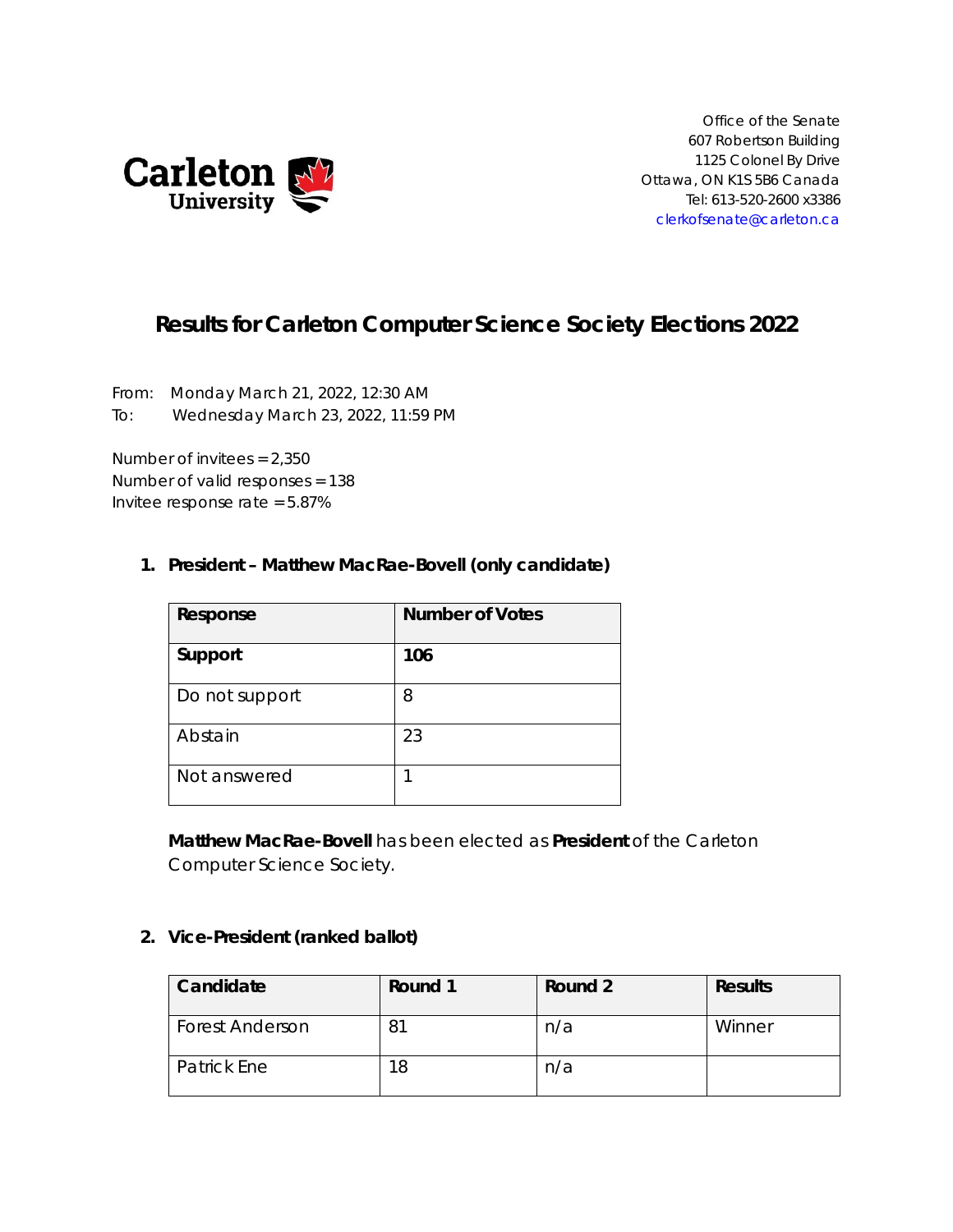| <b>Shirley Zhan</b> | 1 Q           | n/a |  |
|---------------------|---------------|-----|--|
| No confidence       |               | n/a |  |
| Abstain             | $\frac{1}{4}$ | n/a |  |

Round 1: **Forest Anderson** is the clear winner with 81/122 or 66% of the votes for first-choice. (Note that abstentions are not included in the calculation.) Therefore, **Forest Anderson has been elected as Vice-President of the Carleton Computer Science Society.**

### **3. Director of Finance**

| Candidate             | <b>Number of Votes</b> |
|-----------------------|------------------------|
| Fahim Ali             | 33                     |
| <b>Victor Li</b>      | 78                     |
| Do not support either | 5                      |
| Abstain               | 21                     |
| Not answered          | 1                      |

The candidate with the most votes for the position of **Director of Finance** is **Victor Li.**

**4. Director of Academics – Amelie Haefele (only candidate)**

| Response       | <b>Number of Votes</b> |
|----------------|------------------------|
| Support        | 87                     |
| Do not support | 13                     |
| Abstain        | 35                     |
| Not answered   | 3                      |